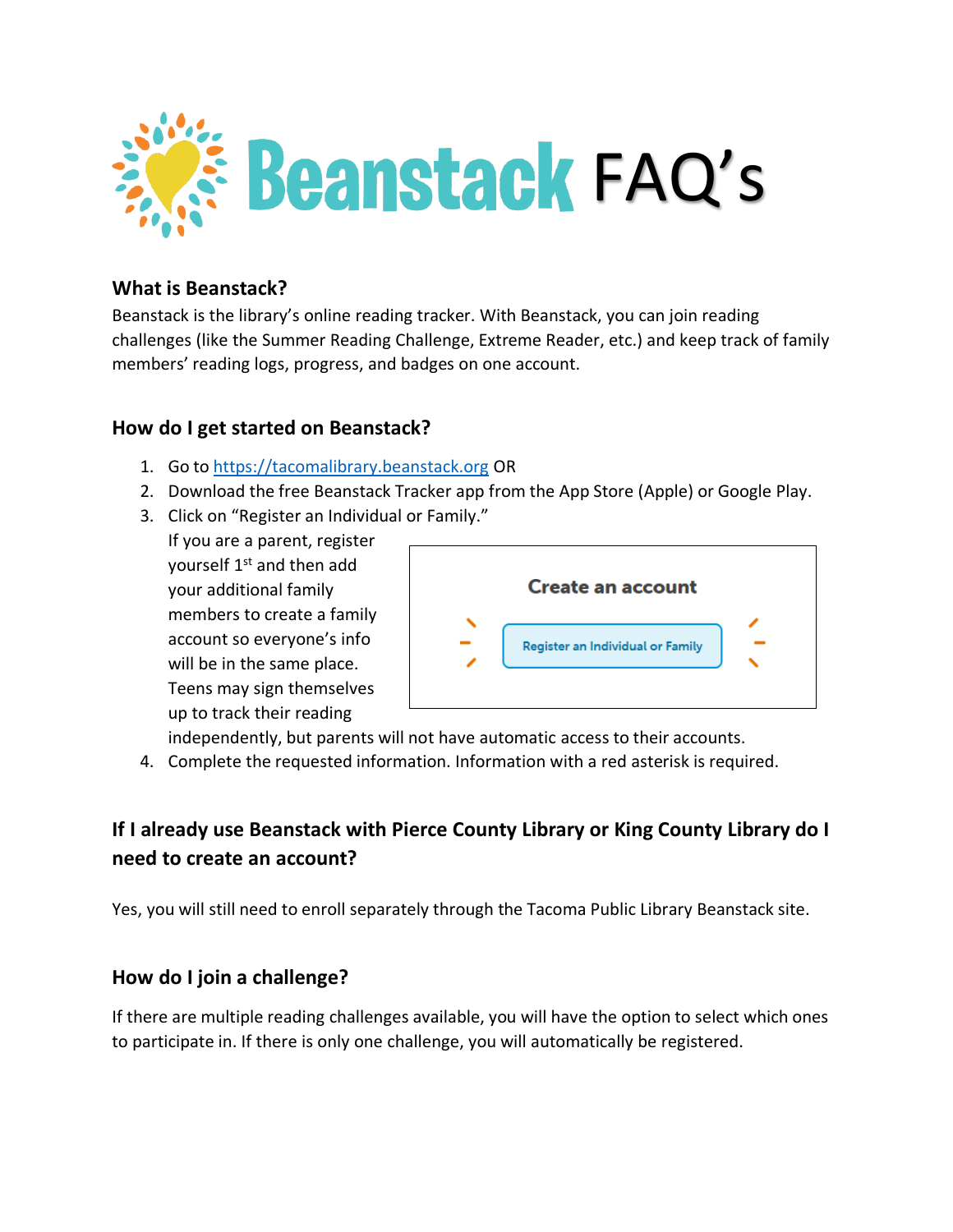# **How do I track my reading in Beanstack?**

1. Once you are logged into your account, look for the blue "Log Reading and Activities" button at the top left.



2. The name of the reader you want to log for should appear at the top. You can toggle down to select another reader.



- 3. Select "Log Minutes." Use the calendar to record how long you read that day. You can also record reading from previous days.
- 4. You can enter the title and author if you'd like to keep track for your own personal record, but it is not required.
- 5. You may add a review, but it is not required. Approved reviews will display under Reviews – Peer Written Reviews on the landing page.

# **How do I complete activities in Beanstack?**

1. Look for the red button in the upper right hand corner to select which person you want to log activities for. You can toggle down to select another reader.



| Challenges | Friends | Reviews | All Badges | Reading Log |  |
|------------|---------|---------|------------|-------------|--|
|            |         |         |            |             |  |



|                                | <b>Elvis Presley</b> |  |  |
|--------------------------------|----------------------|--|--|
| EP<br><b>Elvis Presley</b>     |                      |  |  |
| <b>PP</b><br>Priscilla Presley |                      |  |  |
| Add a Reader                   |                      |  |  |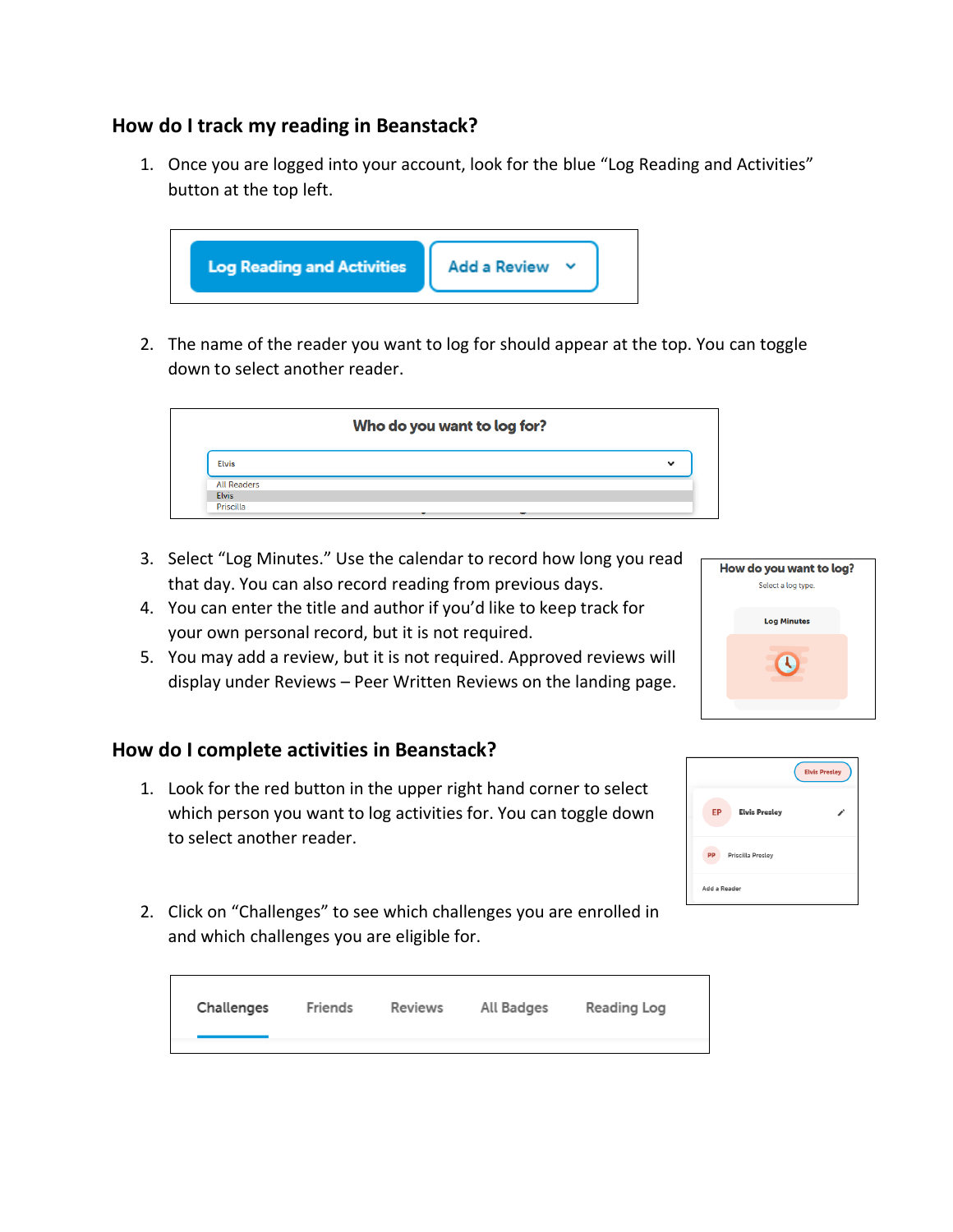3. Inside the selected challenge, click on "Badges" to see what the requirements are to complete the challenge.

| Overview | <b>Badges</b> |                  | Rewards Challenge Log |
|----------|---------------|------------------|-----------------------|
|          |               | Challenge Badges |                       |

4. Select "Activity Badges" to read the description of the required activities.

| <b>Activity Badges</b><br><b>Logging Badges</b><br><b>Challenge Badges</b><br>0/15<br>0/10<br>1/2 | <b>Badges</b>      |  |
|---------------------------------------------------------------------------------------------------|--------------------|--|
|                                                                                                   | 1/27 Badges Earned |  |
|                                                                                                   |                    |  |

5. Greyed out badges are badges that have not been earned yet. Once you fulfill the requirements, click on the badge and type in the required information. The badge will switch to color when you unlock/achieve it.

#### **How do I get started in the app?**

- 1. Touch "Let's Go" at the bottom of the page.
- 2. Under "Choose an Organization Type" select "School, Library, or Bookstore."
- 3. Select "Find a site" and type in "Tacoma Public Library."
- 4. Select the record for "Tacoma Public Library, (WA)."
- 5. Select "Sign up!" to create a new account.
- 6. Fill out the fields with your information to complete your reader profile.
- 7. Any eligible challenges will appear. Select "Register" to sign-up.
- 8. Select "Add Another Reader" to add additional family members.

#### **How do I navigate in the app?**

Try these short video tutorials to get started:

How to View and Participate in Reading Challenges <https://zoobean.wistia.com/medias/av2323z2e>

How To Log Activities

<https://zoobean.wistia.com/medias/2527j6tcf0>